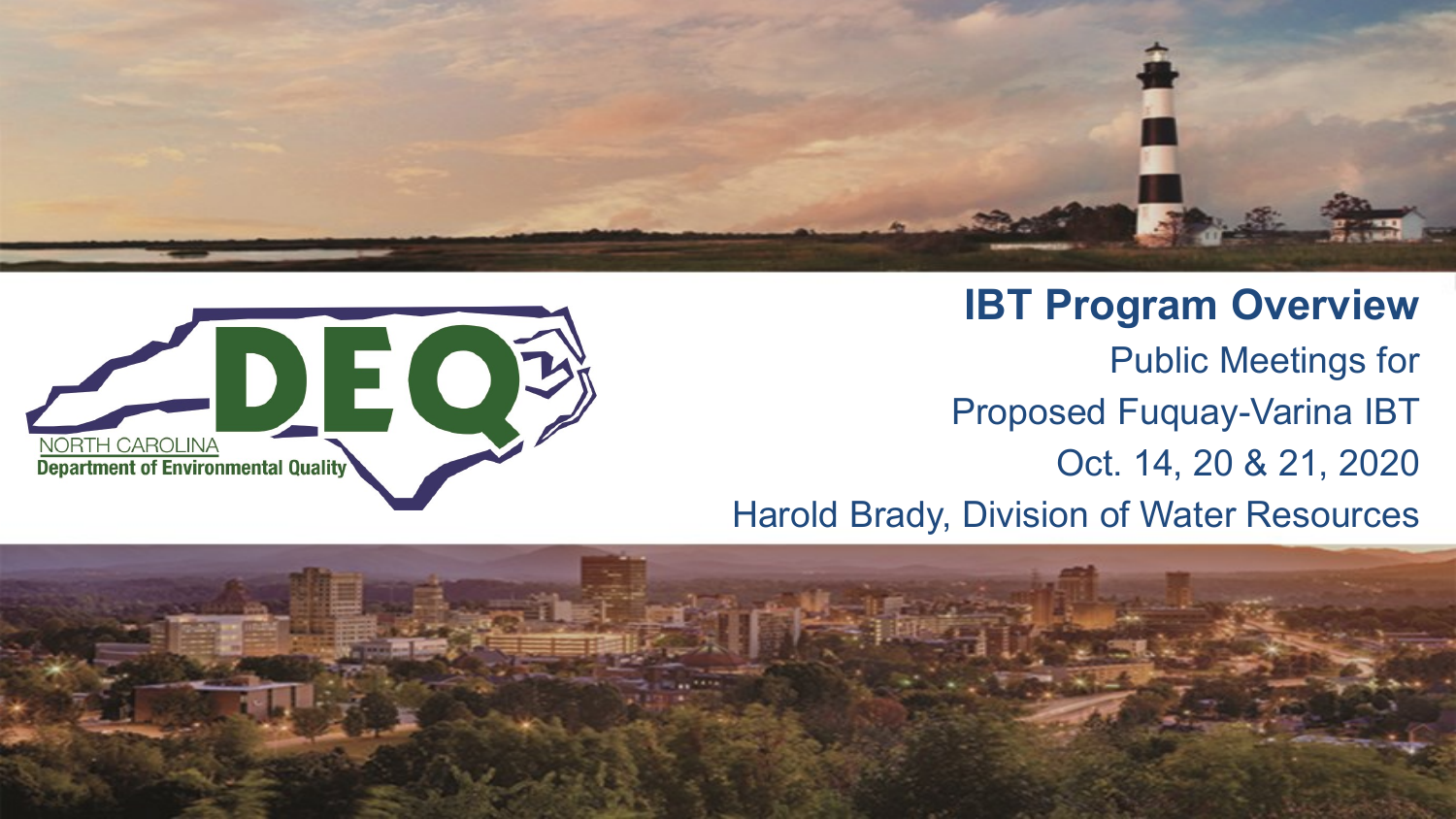## *Outline*

- I. Interbasin Transfer (IBT) Definition
- II. Statutory Requirements
- III. IBT Process
- IV. EMC Decision Considerations

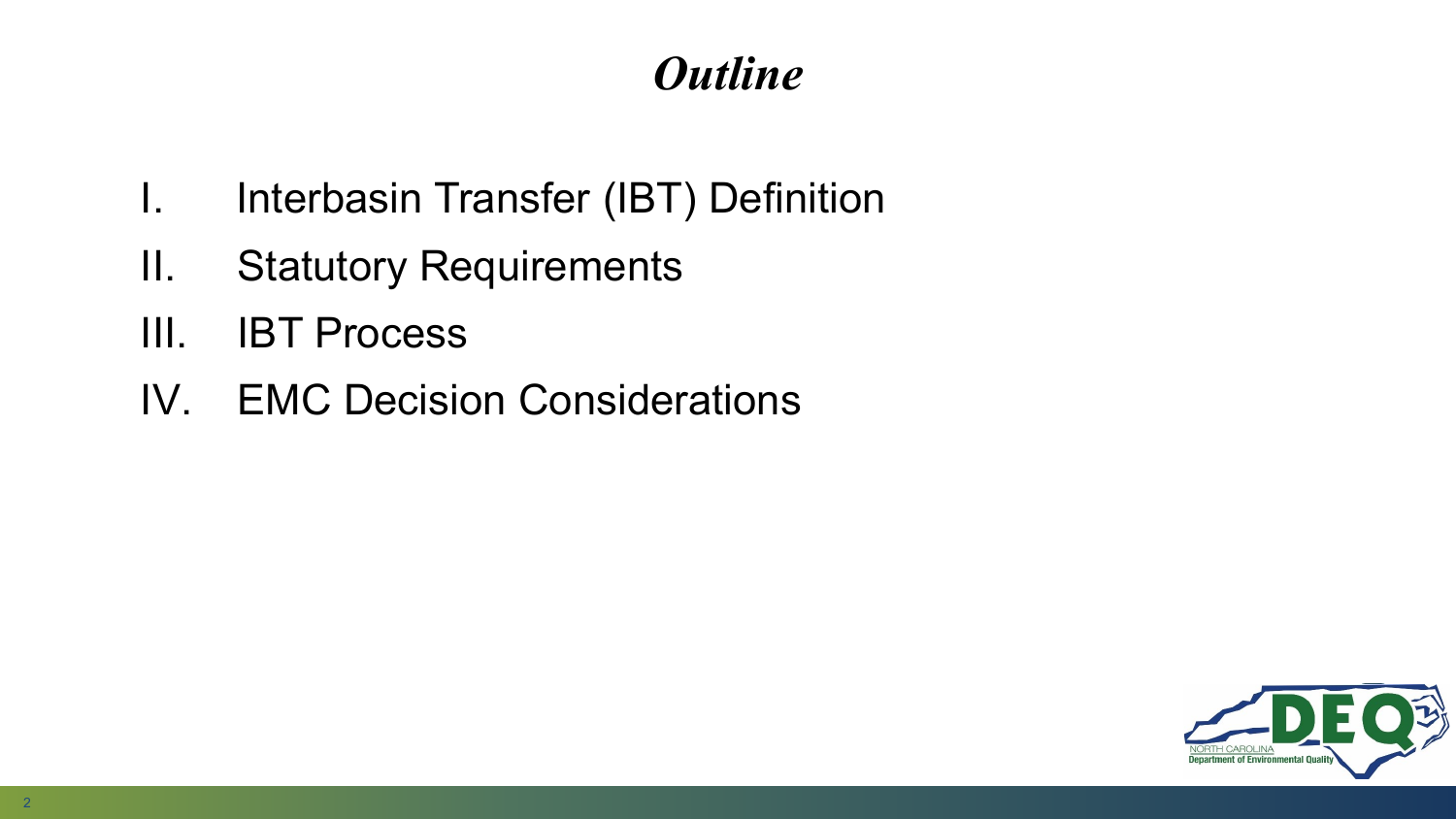## *IBT Definition & Purpose*

- The withdrawal of *surface water* from one river basin and discharge of all or any part of the water in a river basin different from the origin.
- The purpose of the Interbasin Transfer Law is to ensure it is good public policy to move water from one river basin into another.

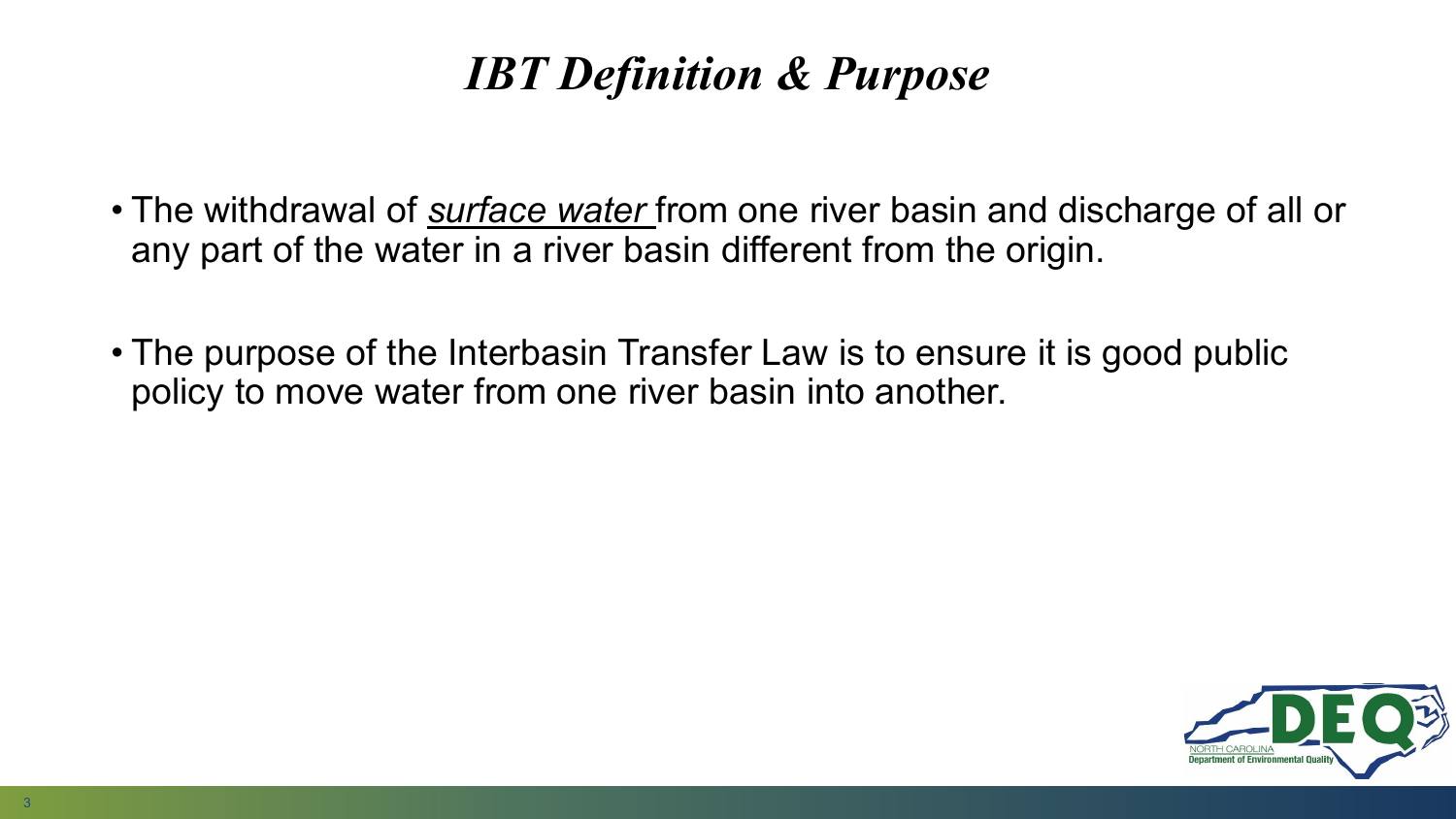## *Statutory Thresholds*

#### **§ 143-215.22L Regulation of surface water transfers.**

- (a) Certificate Required. No person, without first obtaining a certificate from the Commission, may:
	- 1. Initiate a transfer of 2,000,000 gallons of water or more per day, calculated as a daily average of a calendar month and not to exceed 3,000,000 gallons per day in any one day, from one river basin to another.
	- 2. Increase the amount of an existing transfer of water from one river basin to another by twenty-five percent (25%) or more above the average daily amount transferred during the year ending 1 July 1993 if the total transfer including the increase is 2,000,000 gallons or more per day.
	- 3. Increase an existing transfer of water from one river basin to another above the amount approved by the Commission in a certificate issued under G.S. 162A-7 prior to 1 July 1993.

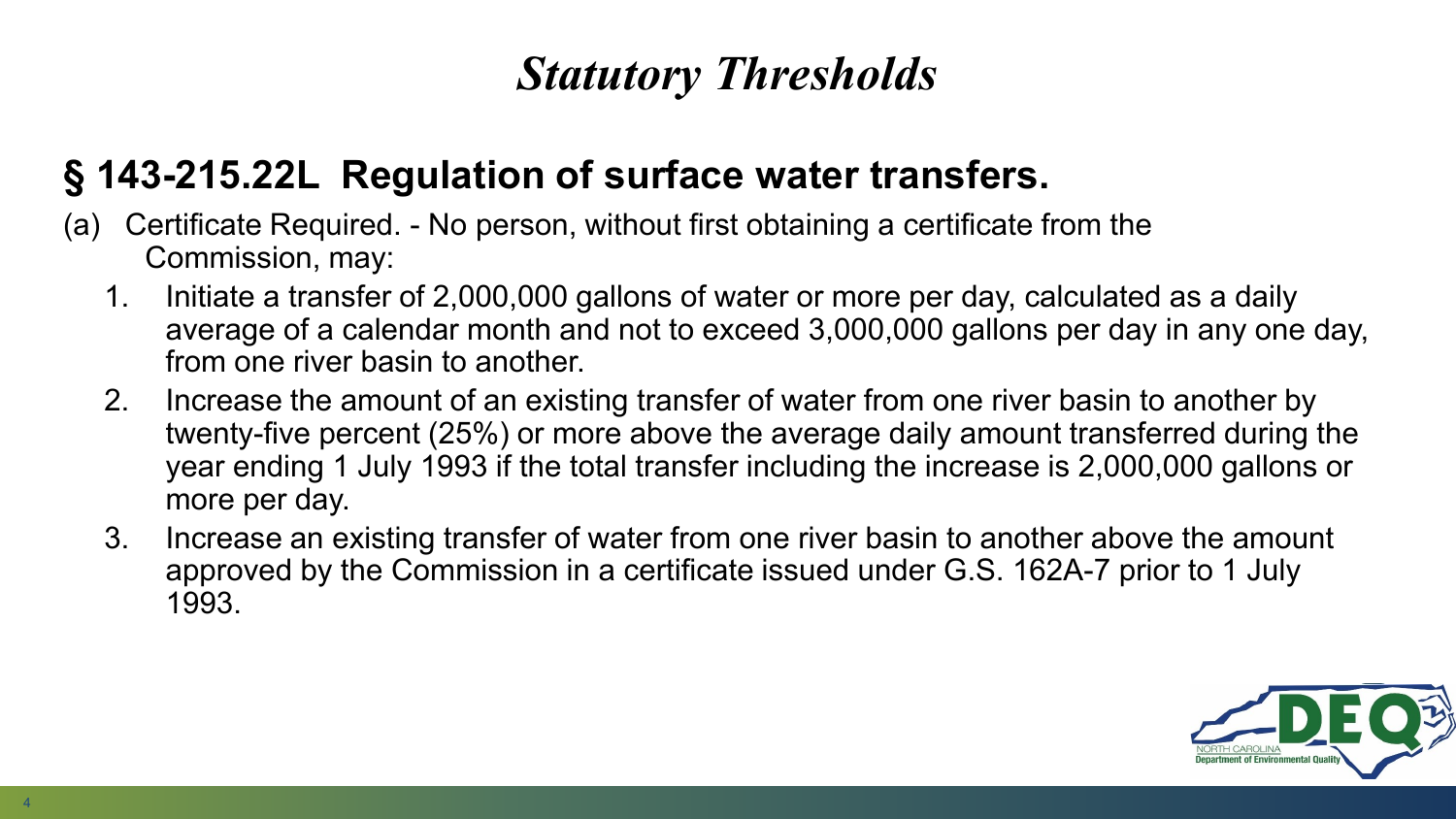## *What is an Interbasin Transfer?*

• Transfer = Withdrawal – Return • Net Transfer, Not Gross



The amount of a transfer is determined by the amount of water moved from the source basin to the receiving basin, less the amount of water returned to the source basin and consumptive use in the source basin.

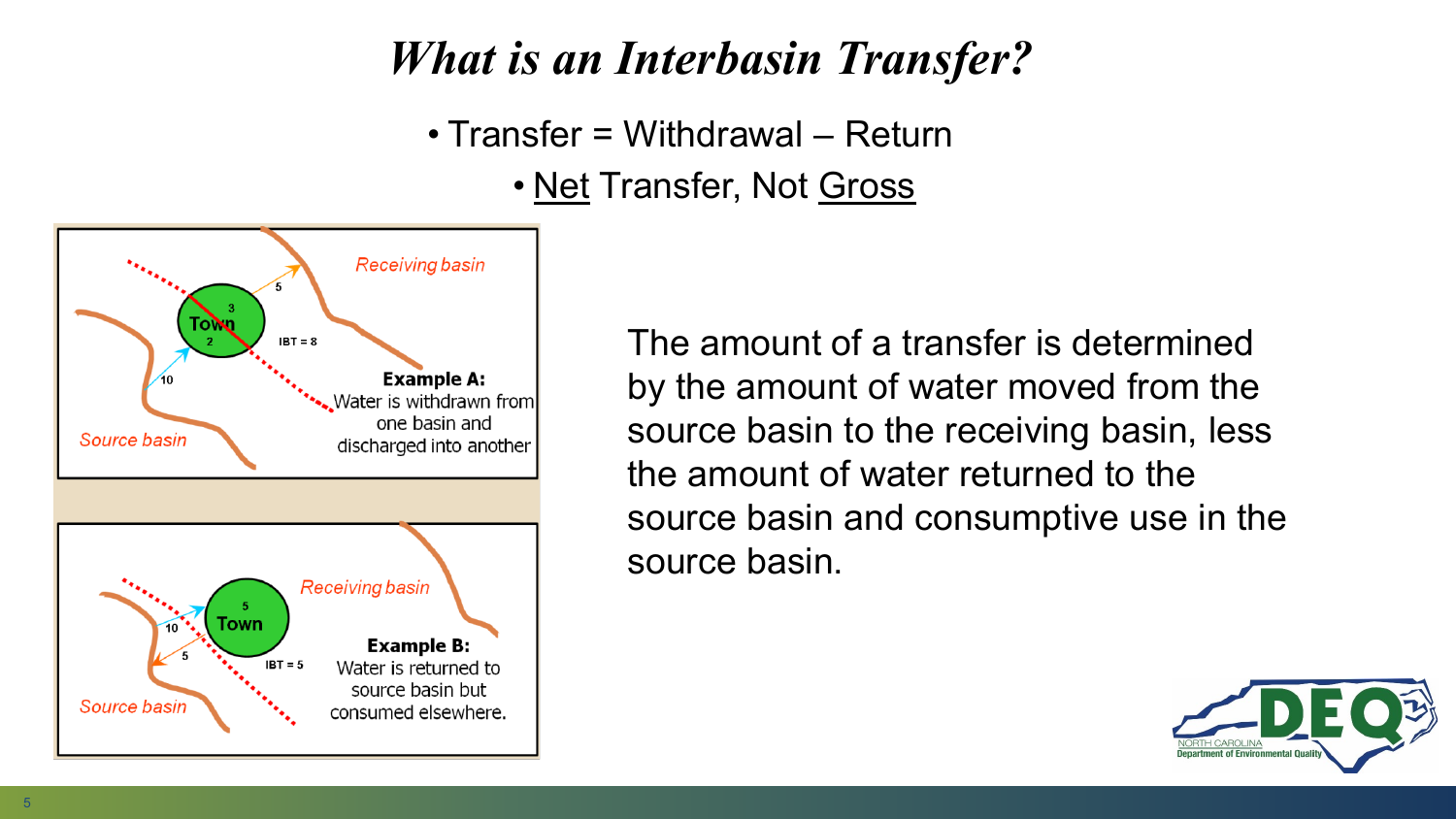Designated Interbasin Transfer River Basins As defined in G.S. §143-215.22G

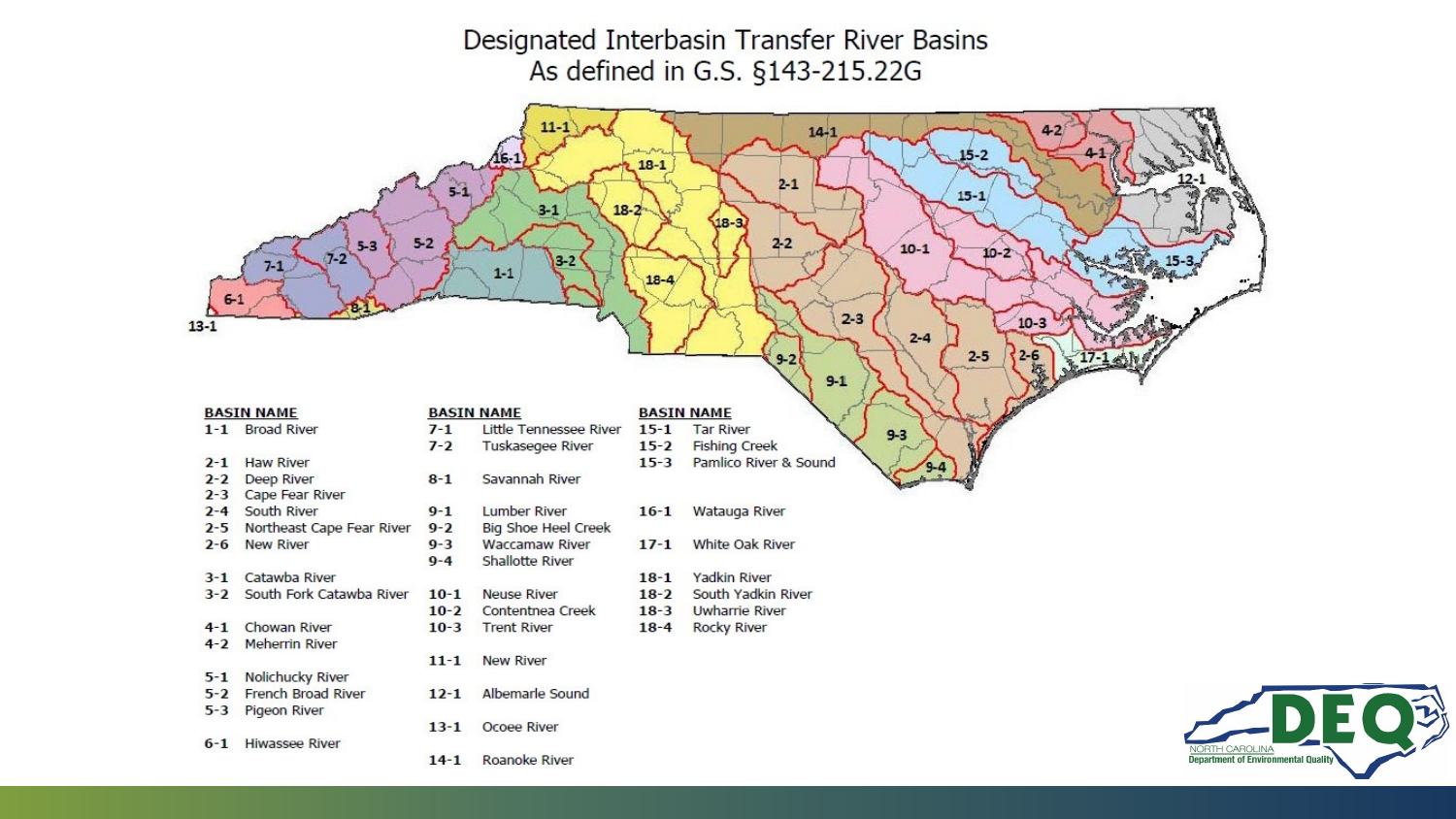## *Water Transfers in North Carolina*

- •Over 130 public water systems with surface water transfers
- •80% are under 1 MGD
- •Nine IBT Certificates have been issued
- Grandfathered allowance for systems that were transferring over 2 MGD prior to July 1993
- Handful of water systems transferring between 1-2 MGD

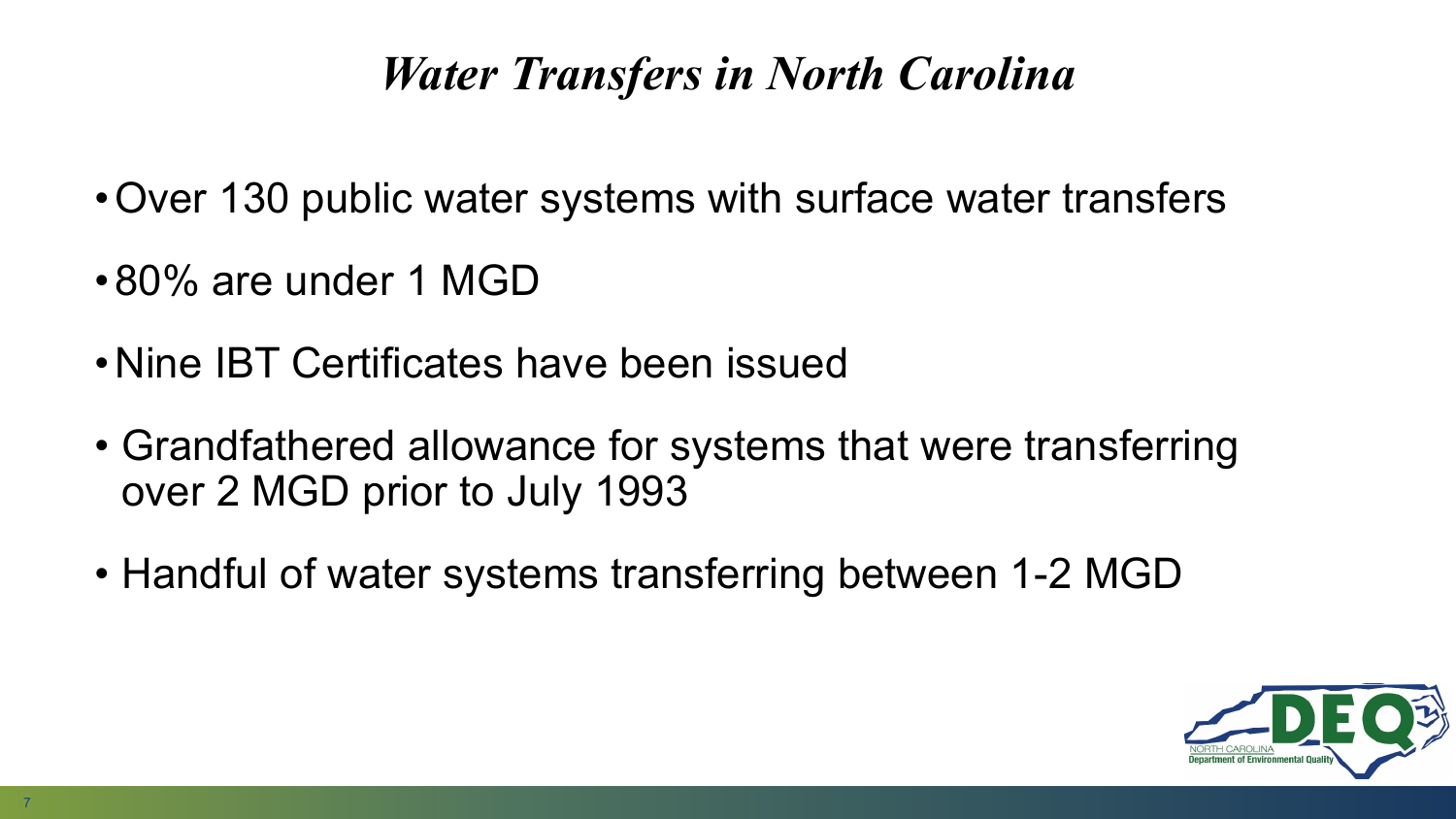## *Transfers Regulated by IBT Certificate*

|    | <b>System/Certificate Holder(s)</b>                                                                      | Year | <b>Amount</b>                    | <b>Source Basin(s)</b> | <b>Receiving Basin(s)</b>                             |
|----|----------------------------------------------------------------------------------------------------------|------|----------------------------------|------------------------|-------------------------------------------------------|
| 1. | <b>Piedmont Triad Regional Water Authority</b>                                                           | 1991 | 30.5 MGD                         | Deep River             | Haw River, Yadkin River                               |
| 2. | <b>Charlotte Water</b>                                                                                   | 2002 | <b>33 MGD</b>                    | Catawba                | <b>Rocky River</b>                                    |
| 3. | <b>Cities of Concord and Kannapolis</b>                                                                  | 2007 | 10 MGD/<br><b>10 MGD</b>         | Catawba/<br>Yadkin     | <b>Rocky River</b>                                    |
| 4. | Greenville Utilities Commission, the Towns of Farmville<br>and Winterville, and Greene Co.               | 2010 | 8.3 MGD/<br>4.0 MGD              | <b>Tar River</b>       | Contentnea Creek/<br><b>Neuse River</b>               |
| 5. | <b>Brunswick County</b>                                                                                  | 2013 | 17 MGD                           | <b>Cape Fear</b>       | <b>Shallotte and Waccamaw</b>                         |
| 6. | Towns of Cary and Apex                                                                                   | 2015 | 31.0 MGD/<br>2.0 MGD             | <b>Haw River</b>       | Neuse River/<br><b>Cape Fear River</b>                |
| 7. | Kerr Lake Regional Water System                                                                          | 2015 | 10.7 MGD/<br>1.7 MGD/<br>1.8 MGD | Roanoke                | Tar River/<br>Fishing Creek/<br><b>Neuse River</b>    |
| 8. | Union County and Town of Wingate                                                                         | 2017 | 23.0 MGD                         | <b>Yadkin River</b>    | <b>Rocky River</b>                                    |
| 9. | Pender County Utilities and Towns of Burgaw, Topsail<br>Beach, Surf City and Wallace and Utilities, Inc. | 2018 | 14.5 MGD                         | Cape Fear              | South River, New River,<br><b>Northeast Cape Fear</b> |

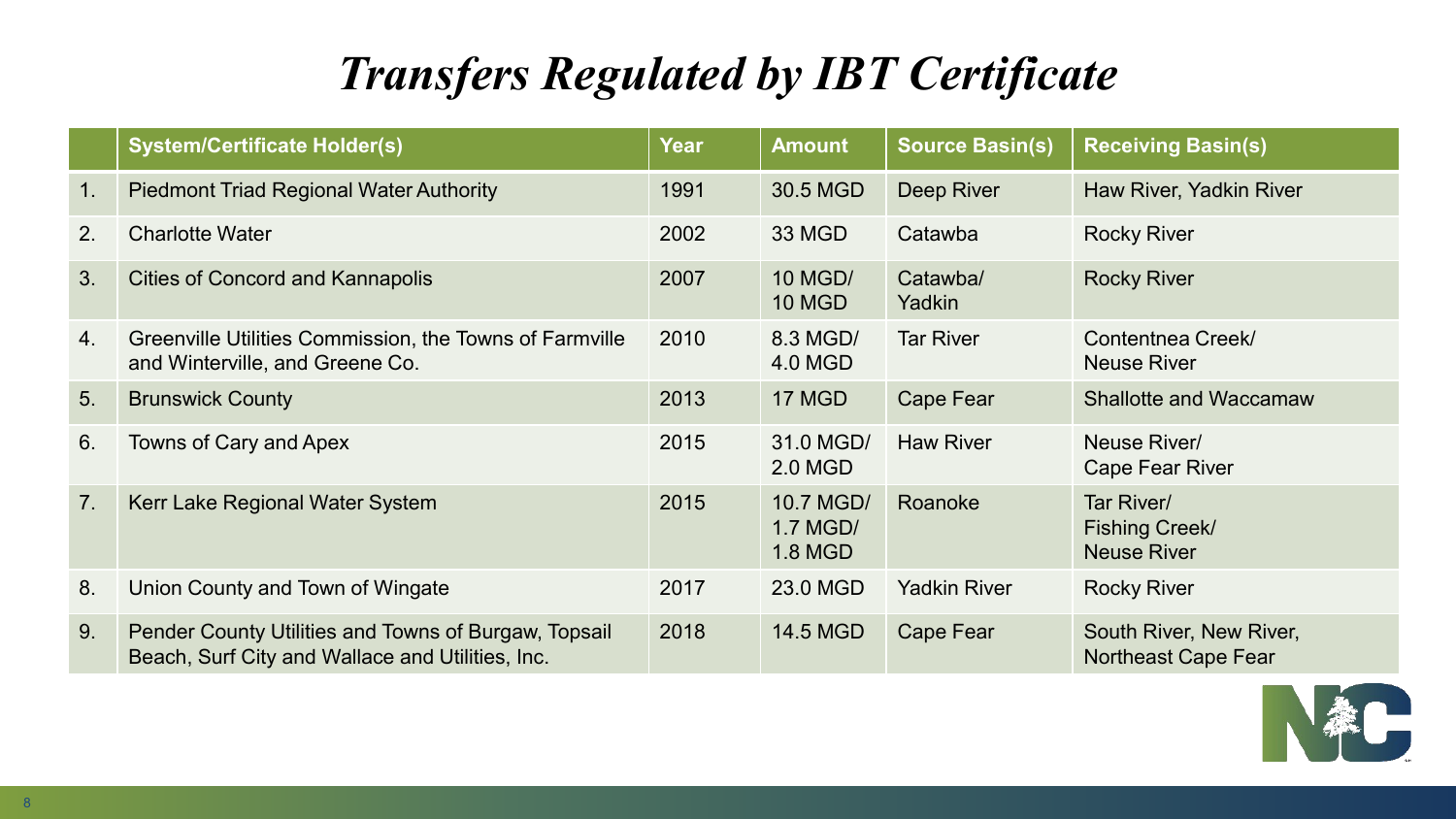# *IBT Process § 143-215.22L*



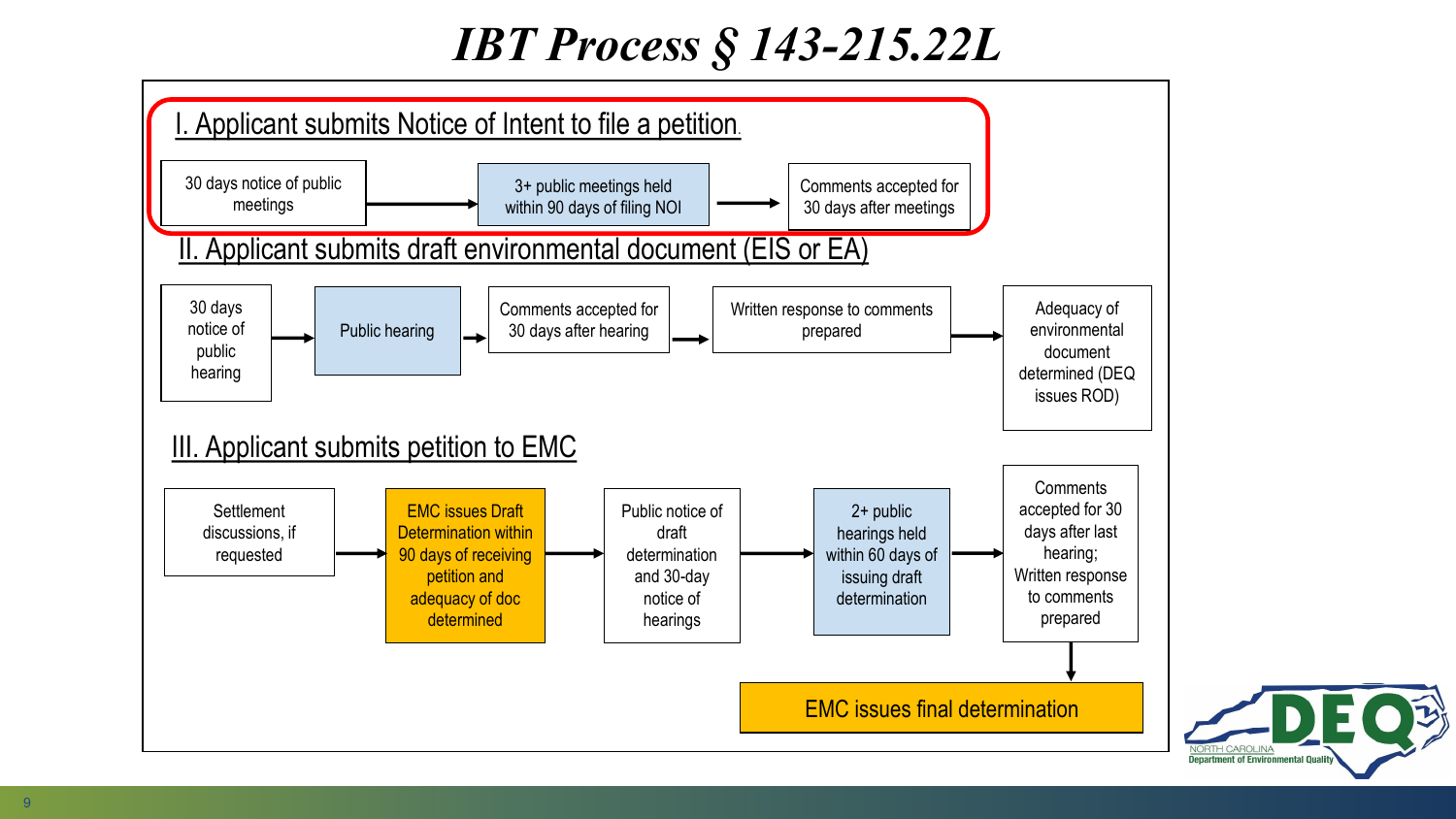### *EMC Decision Considerations*

• The EMC may grant a Petition in whole or in part, or deny it, and may require mitigation measures to minimize detrimental effects.

• In making this determination, the EMC is required to specifically consider:

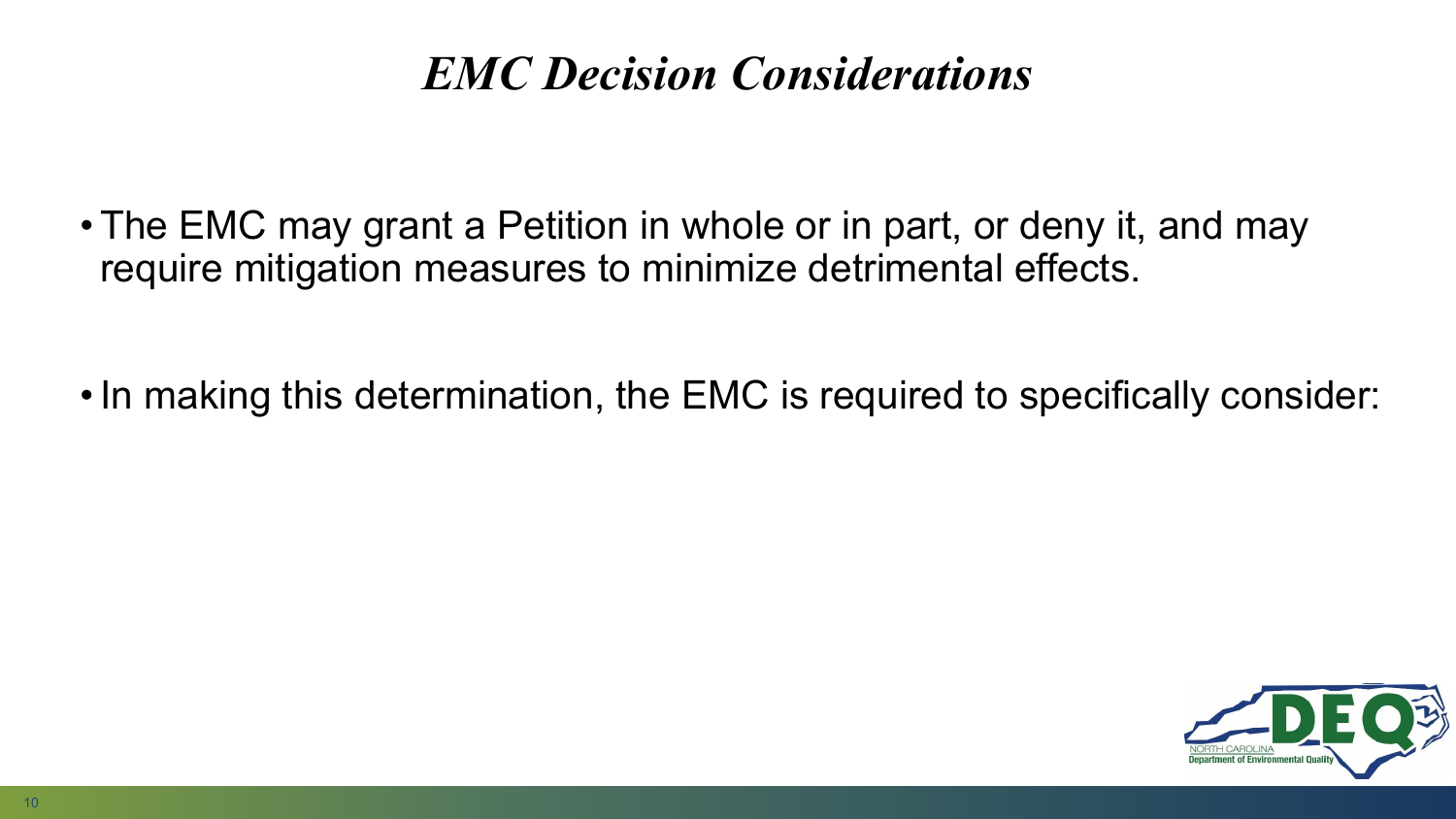## *Findings of Fact - §143-215.22L*

#### The EMC shall specifically consider:

- 1. The necessity, reasonableness, and proposed uses of water transferred.
- 2. Present and reasonably foreseeable detrimental effects on the source basin.
- 3. Cumulative effects on the source major river basin of any water transfer or consumptive water use currently authorized or projected in a Local Water Supply Plan.
- 4. Present and reasonably foreseeable beneficial and detrimental effects on the receiving basin.
- 5. The availability of reasonable alternatives to the proposed transfer.
- 6. Use of impoundment storage capacity, if applicable.
- 7. Purposes and water storage allocations in a US Army Corps of Engineers multipurpose reservoir.
- 8. Whether the service area of the applicant is within both the source and receiving basin.
- 9. Any other facts or circumstances reasonably necessary.

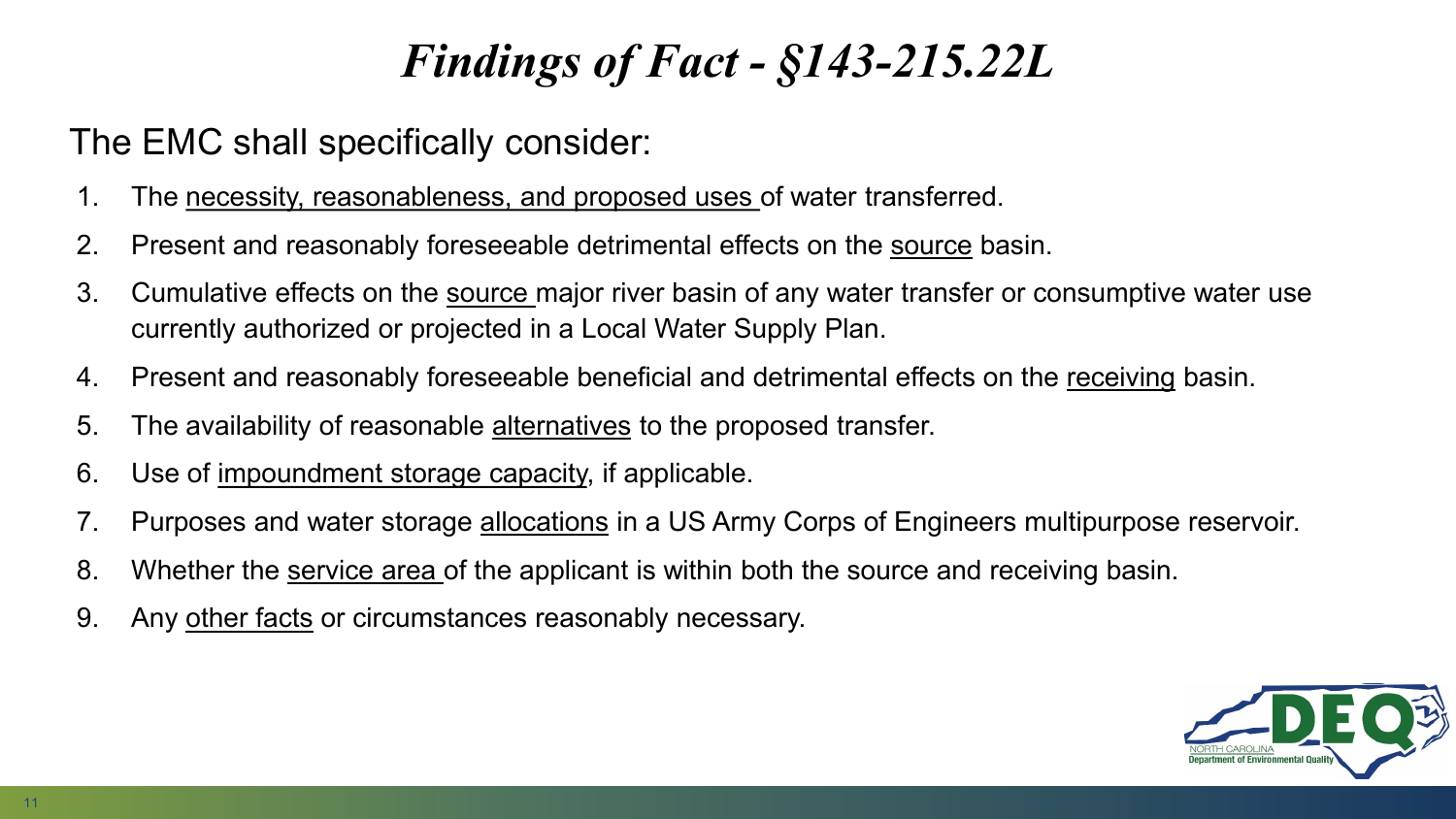## *Conditions/Limitations on IBT Certificate*

Specific conditions required by statute:

- Submittal for Division approval
	- Water Conservation Plan
	- Drought Management Plan
	- Compliance and Monitoring Plan
- Quarterly Monitoring Reports
- Ability to reopen, amend, and modify, if necessary
- No selling of transferred water to water systems that are not co-applicants on the **Certificate**

EMC may impose additional conditions as necessary